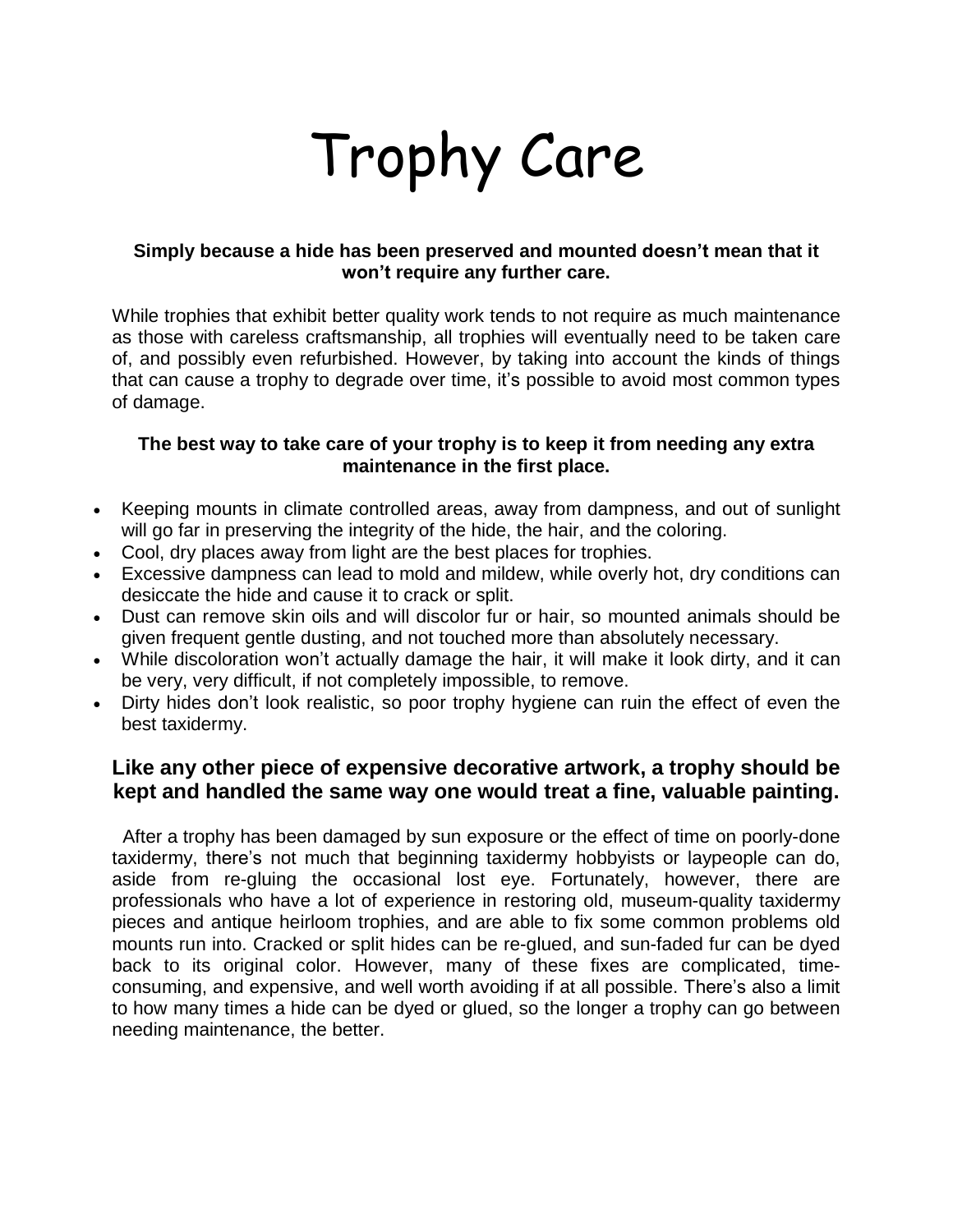# **How to Take Care of Your Taxidermy Mount**

Proper care of your taxidermy mount will make your mount last for many years to come. Taxidermy in general is not cheap especially in this economy, so it's in your best interest to make sure your mount stays clean and is well taken care of. There are many ways to take care of your mount. This article briefly goes over the most common ways to clean a mount.

We will cover:

- **1. Best places for display**
- **2. General cleaning**
- **3. Antler cleaning**
- **4. Cleaning the eyes**
- **5. Cleaning fish mounts**
- **6. Preserving Your Mounts from Insects**
- **7. Professional Cleaning**

## **Best Places for Display**

Proper mount care begins with making sure that your mount is not stored in a location where there is direct sunlight for a prolonged period of time. Try to avoid displaying mounts near the window or drafty areas. Sunlight and extreme temperature changes will drastically age your mount over time and make it look awful. You should always try to keep your mounts away from any continuous heat source. We know that they look great above the fireplace but the heat can damage the colors in the mounts fur. Also try to limit the amount of exposure from smoking, this will change the color of the fur and cause the eyes to be very cloudy.

## **General cleaning**

In most cases, avoid any industrial cleaners. Most mounts, like anything else, will collect dust over time. One way to get dust off your mount is to use microfiber material to gently wipe the dust off. Vacuuming the room regularly will help to keep most of the dust off of your mount in-between cleaning sessions. Some individuals use their vacuum with a non-spinning brush and hose attachment to get dust off the mount. But the most effectivemethod is just wiping the mount down with a microfiber cloth. Be sure not to damage the hide if you choose to use your vacuum! Always brush in the direction of the fur. \*For small mammals (squirrels, hares, etc.) use a feather duster to remove dust and dirt. You can also fluff the fur by using a hair dryer on low heat and low power. A quick once over with the hair dryer after using a feather duster will allow you to groom the mount with minimal effort. This method should also be used for freeze dried specimens. For heavily soiled mounts, one can also use a slightly damp sponge and warm water. Again, be sure to wipe in the direction of the lay of the hair and wipe dry with a lint-free cloth.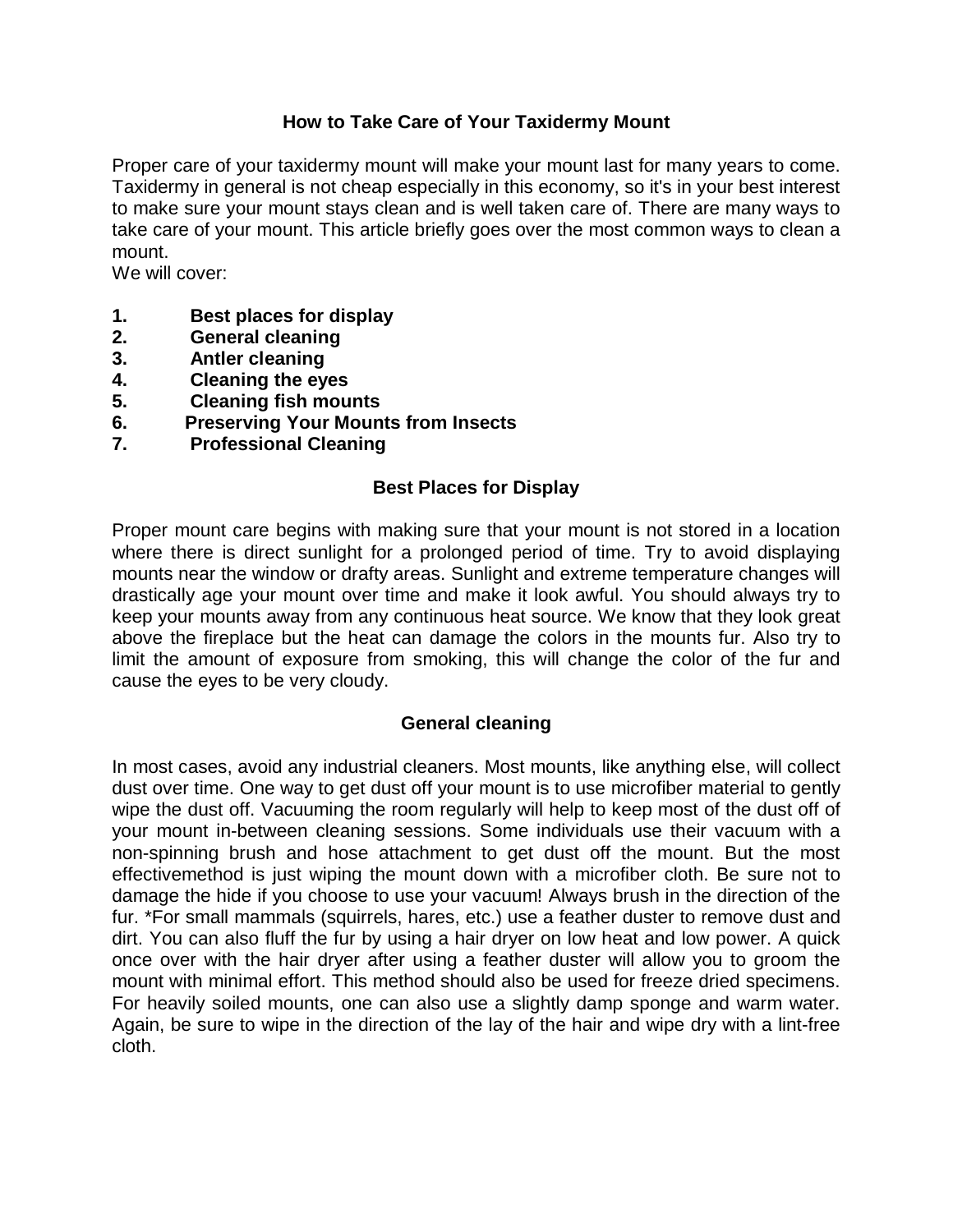# **Tip: Vacuum with the direction of the hair & do not press down on hide of your mount! Also DO NOT vacuum birds!**

# **Antler Cleaning**

A simple wipe down of the antlers should do the trick, but for the cleaning nuts it may not be enough. If you want your antlers to look awesome try using lemon pledge or lemon oil to make them antlers look great. Of course, wipe off any excess substance.

# **Cleaning the Eyes**

Use a damp microfiber cloth or Q-tip to remove dust and to polish to a shine. Do not use chemicals of any sort (alcohol, Windex, vinegar, ammonia, etc.) as this can damage the color of the eyelids and remove the protective gloss that is covering the glass eye.

# **Cleaning Fish Mounts**

I've heard stories of individuals cleaning their fish mount with bread. I personally don't recommend that. If your mount is a fiberglass reproduction, blow the dust off and wipe with a damp cloth or sponge. If the fish is actual skin, use a damp cloth and wipe gently with the direction of the scale. (DAMP=rag that is slightly moist to the touch). If you try to wring out the rag not a single drop of water should come out.) If you get your (live skin) fish saturated you could do quite a bit of damage to the mount. This can provide a surface for mold and bacteria to grow on the mount which could destroy it.

# **Preserving Your Mounts from Insects**

Your mounts are trophies for a lifetime, so why shouldn't they last a lifetime. Moths, beetles, and other small insects love to live and feed on mounts. Some burrow into the hairs while others will eat your mounts beyond any repairs. To avoid this problem you should regularly check your mounts for any moths, larva, and cocoons that may have inhabited your mount. Some other evidence of a possible infestation can be noted by; finding piles of sawdust forming on the floor, your mount slowly starting to look "bald", and your mount having a dandruff look to its fur. Check the ears of your mount and any other cavities in which they could live and lay eggs.

# **If you should find any sign of insect infestation you should do the following:**

Take your mounts out of the house and spray them with a commercial grade moth cleaner, leave them in some type of storage (barn, shed, etc.) You should spray them on a regular basis to prevent this problem from happening. (Once in the Spring & Fall)

If you have tried this and it has not gotten rid of the problem you should call your taxidermist and bring your mounts in to have them fumigated.